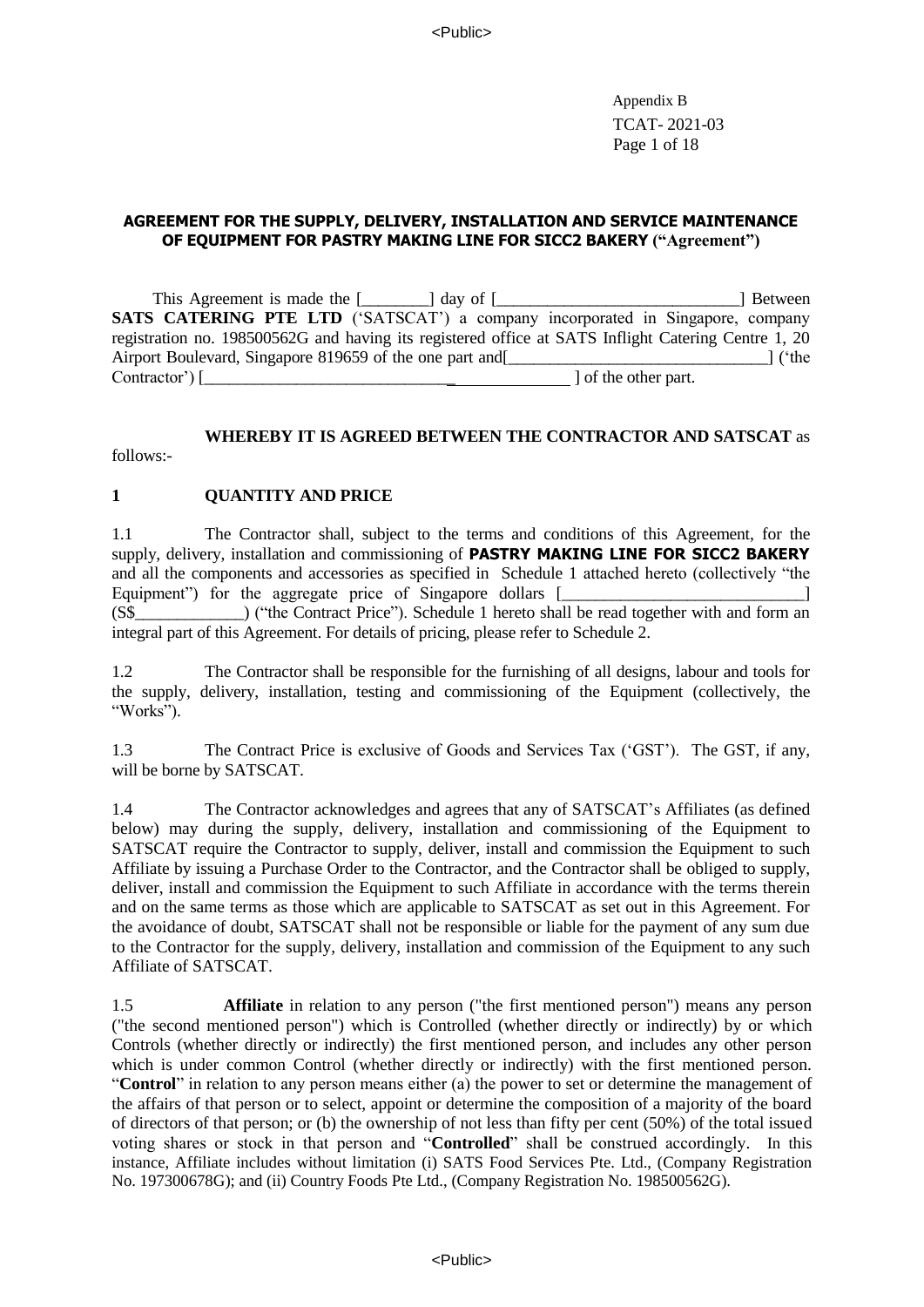Appendix B TCAT- 2021-03 Page 2 of 18

## **2 ENTIRETY OF AGREEMENT**

2.1 This Agreement including Schedules 1, 2 and 3, constitutes the entire agreement between the parties hereto and supersedes all previous correspondence and agreements (oral or written) exchanged or made between the parties. For the avoidance of doubt, the contents of Schedules 1, 2 and 3 shall be binding on the parties and the parties shall abide by their obligations thereunder.

### **3 ASSIGNMENT**

3.1 This Agreement is personal to the Contractor and shall not be assigned or novated either as to the whole or any part thereof.

3.2 SATSCAT may, by notification to the Contractor, assign or novate the whole or any part of this agreement to any party. The Contractor shall be deemed to have consented to such assignment or novation which shall be effective on the date that SATSCAT notifies the Contractor.

## **4 COMPLETION OF SUPPLY, INSTALLATION AND COMMISSIONING OF THE EQUIPMENT**

4.1 The Contractor shall fully complete the supply, delivery, installation and commissioning of the Equipment by [\_\_\_\_\_\_\_\_\_\_\_\_\_].

# **5 DELIVERY AND PAYMENT**

5.1 The Contractor shall carry out and complete the supply, delivery, installation and commissioning of the Equipment and test the Equipment in accordance with the specifications submitted in their proposal. The Contractor shall also at the request of SATSCAT supply SATSCAT with a certified true copy of the manufacturer's test sheet.

5.2 The Equipment which is to be properly packed and secured in such manner as to reach its destination in good order under normal conditions of carriage shall be delivered to SATSCAT designated premises as indicated by SATSCAT in writing by the date specified in Schedule 3 hereof and the Contract Price includes any delivery charges. On delivery SATSCAT will acknowledge the receipt of the Equipment but such acknowledgement is only provisional and not an acceptance of the Equipment until the Certificate of Acceptance/Final Acceptance is issued by SATSCAT. The issue of such Certificate of Acceptance/Final Acceptance shall not relieve the Contractor from its responsibility under Clauses 5.3, 6 and 7 hereof.

5.3 If the Equipment comprises any components or accessories manufactured by a person other than the manufacturer of the Equipment the Contractor shall nevertheless deliver the Equipment duly equipped with such components and accessories and all the provisions of this Agreement shall have effect in relation thereto.

5.4 Without prejudice to any other provision contained in this agreement, including without limitation Clauses 5.5 and 17, payment for the Equipment shall be made as follow:

|--|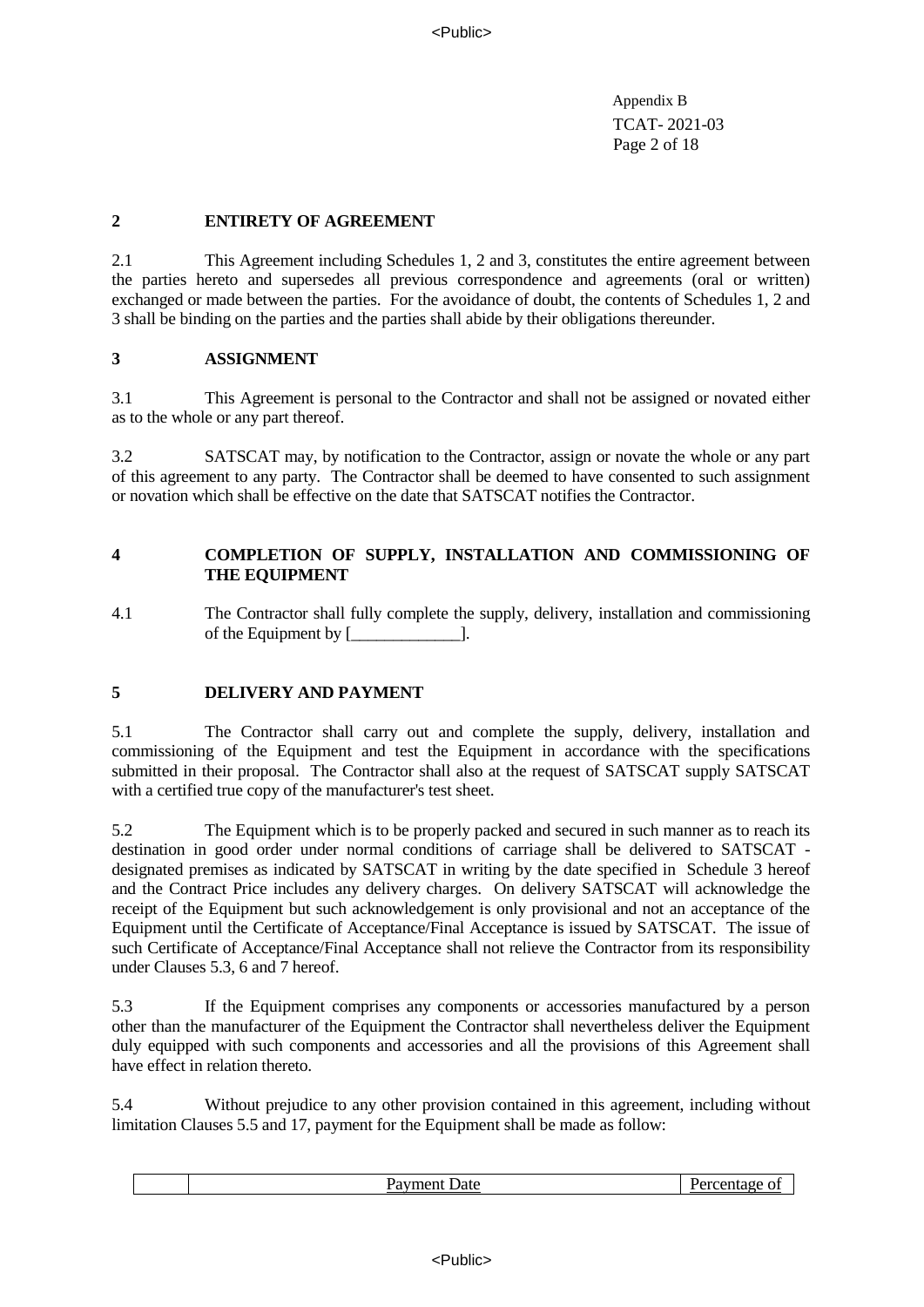Appendix B TCAT- 2021-03 Page 3 of 18

|           |                                                                                                                                                                          | Contract<br>Price |
|-----------|--------------------------------------------------------------------------------------------------------------------------------------------------------------------------|-------------------|
| $\cdot$ 1 | Upon issue of Letter of Award and receipt of the Performance Bond                                                                                                        | 5%                |
| $\cdot$ 2 | Upon confirmation and approval of equipment and design                                                                                                                   | 15%               |
| $\cdot$ 3 | Upon proof of completion of Equipment delivery to site                                                                                                                   | 30%               |
| .4        | Upon issuance of Certificate of Acceptance / Final Acceptance of the<br>Equipment                                                                                        | 30%               |
| $.5\,$    | Upon resolution of all outstanding works / rectification and contractual<br>matters                                                                                      | 15%               |
| .6        | Upon satisfactory completion of the Warranty Period, twelve (12)<br>months from the date of issuance of Certificate of Acceptance / Final<br>Acceptance of the Equipment | 5%                |
|           | Total                                                                                                                                                                    | 100%              |

5.5 Notwithstanding any other provision to the contrary contained in this agreement, SATSCAT will be entitled, at any time and from time to time, without notice to the Contractor, to set off and deduct from any and all amounts payable by SATSCAT to the Contractor (under this agreement), any and all sums that may be due and owing by the Contractor to SATSCAT, under this agreement (including without limitation, any liquidated damages payable under any of the clauses of this agreement, or any amounts previously overpaid to the Contractor).

# **6 WARRANTY AND MAINTENANCE**

6.1 The Contractor **HEREBY WARRANTS** that the Equipment shall be free from defective parts and labour for a period of not less than twelve (12) calendar months from the date of commencement of warranty as specified in the Certificate of Acceptance/Final Acceptance issued by SATSCAT (the "Warranty Period").

The Contractor's liability shall be limited to defects in the Equipment which appear over the Warranty Period. The Contractor shall continue to provide warranty until the design flaws have been resolved.

6.2 When a defect in a part of the Equipment has been remedied, the Contractor shall be liable for defects in the repaired or replaced part under the same terms and conditions as those applicable to the original Equipment for a period of one year as per Clause 6.3 below. For the remaining parts of the Equipment, the Warranty Period mentioned in Clause 6.1 shall be extended only by a period equal to the period during which and to the extent that the Equipment could not be used as a result of the defect.

6.3 Any fault due to material, workmanship or structural faults or design flaws or defects which may be observed during the relevant Warranty Period specified in Clause 6.1 shall be made good by the Contractor at its own expense which shall include the cost of labour and replacement of parts. The Contractor shall provide its Singapore-based service representative to supervise warranty labour work. All parts repaired and/or replaced during the relevant Warranty Period specified in Clause 6.1 shall be warranted for an additional year from the date of such repair and/or replacement and be subject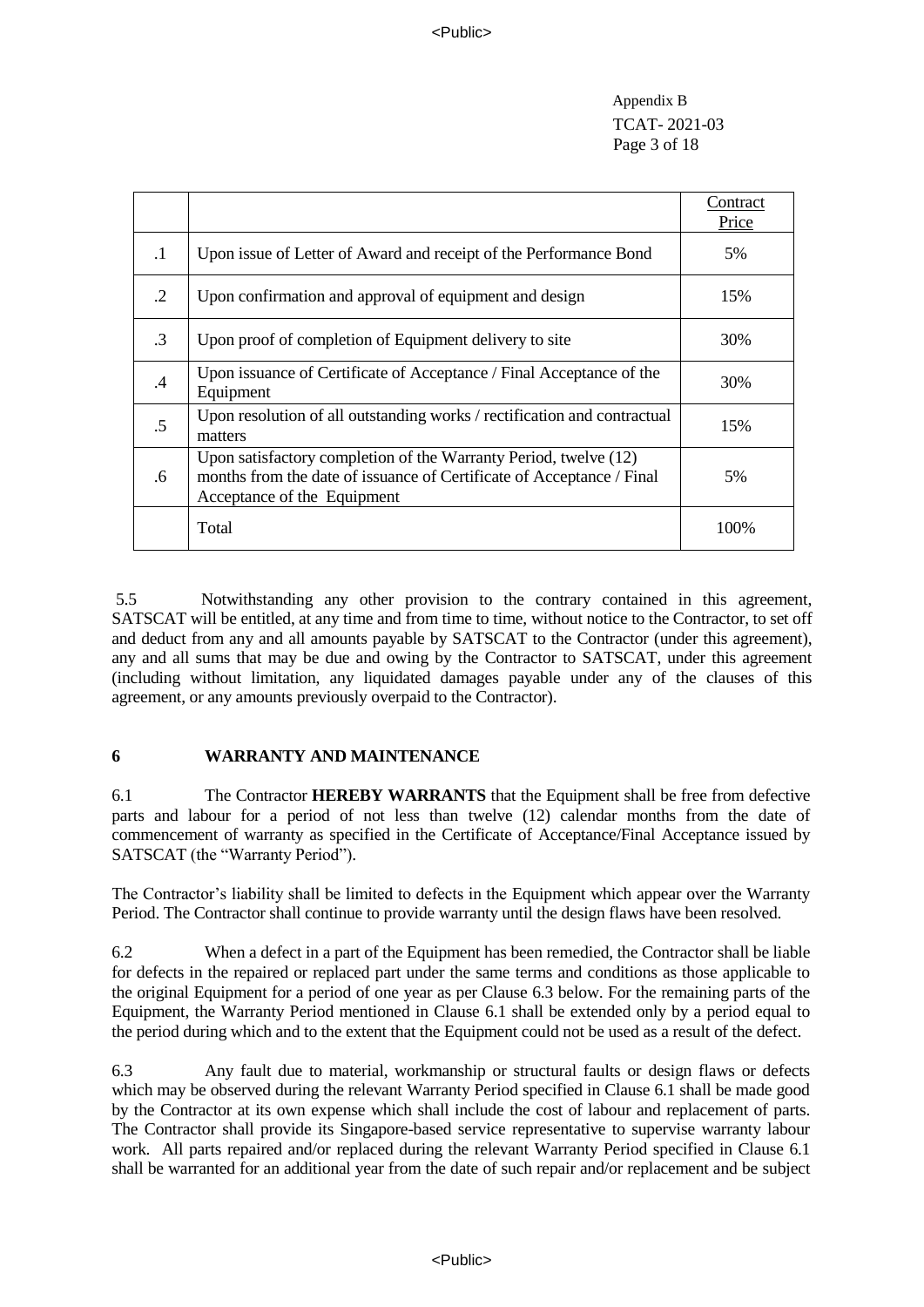Appendix B TCAT- 2021-03 Page 4 of 18

to approval by SATSCAT. In the event that any single part is repaired and/or replaced within the twelve (12) month warranty period specified in Clause 6.1 more than twice, warranty for the part shall be extended for a further period of twelve (12) months.

6.4 For the purpose of making good any fault during the Warranty Period, the Contractor shall proceed with reasonable despatch to carry out repairs and remedial work, and minimise the down-time or non-availability of the Equipment. The Contractor shall have appropriate personnel, familiar with the equipment, available for on-call warranty servicing seven (7) days per week, twenty-four (24) hours per day. The Contractor shall commence remedial action within two (2) hours from receipt of notice from SATSCAT requiring such action to be taken. The Contractor shall supply all necessary tools and manuals for servicing of the equipment. Unless prior notice is given and accepted by SATSCAT, no repair or remedial work shall take more than one (1) day. After the Warranty Period (including any extensions in accordance with this Clause 6) has expired, the Parties shall execute a Support Maintenance Agreement is in place on terms and conditions to be mutually agreed in writing.

6.5 If the Contractor fails to complete the repairs and remedial works to the satisfaction of SATSCAT within the said period of one (1) day specified in Clause 6.4, the Contractor shall pay SATSCAT liquidated damages of 0.5% of the Warranty, Preventive Maintenance and Support Price or S\$100 whichever is higher, per day or part of a day that the Equipment is not available as a consequence of such delay in repair or remedial work. The liquidated damages shall not exceed 10% of the Warranty, Preventive Maintenance and Support Price which is [\_\_\_\_\_\_\_\_\_\_\_\_\_\_\_\_\_\_\_\_\_\_\_\_\_\_\_\_\_\_

6.6 The design warranty shall require the Contractor to replace the defective design affecting the Equipment regardless whether the Equipment in question has failed before or within the Warranty Period.

6.7 The Certificate of Acceptance/Final Acceptance shall be issued by SATSCAT within four (4) weeks from the date of commissioning of the Equipment. "The date of commissioning of the Equipment" means the date on which the Equipment is successfully commissioned by the Contractor's local engineer on site and is found functionally operational and acceptable by SATSCAT.

6.8 The Contractor shall, on the day of the signing of this Agreement as a condition precedent to this Agreement, submit to SATSCAT a letter of undertaking from the manufacturer(s) of the Equipment, if any, such that the manufacturer(s) would fulfil Clauses 6 and 7 of this agreement should the Contractor fail to do so.

# **7 GUARANTEE OF SPARE PARTS**

7.1 The Contractor will also provide a critical spare parts list together with the Equipment supplied. These parts are to be purchased separately by SATSCAT.

7.2 Notwithstanding Clause 7.1, the Contractor guarantees that the spare parts/components necessary for the efficient working of the Equipment shall be readily available at all times for ten (10) years from the date of issue of the Certificate of Acceptance/Final Acceptance by SATSCAT. The Contractor guarantees that it will deliver or procure the delivery of the said spare parts/components to SATSCAT within thirty (30) days from the date of SATSCAT's purchase order, failing which, the Contractor shall pay SATSCAT liquidated damages at the rate of 1% of the cost of the spare parts/components ordered for each day or part of a day that delivery is delayed. The liquidated damages shall not exceed 10% of the cost of the spare parts/components.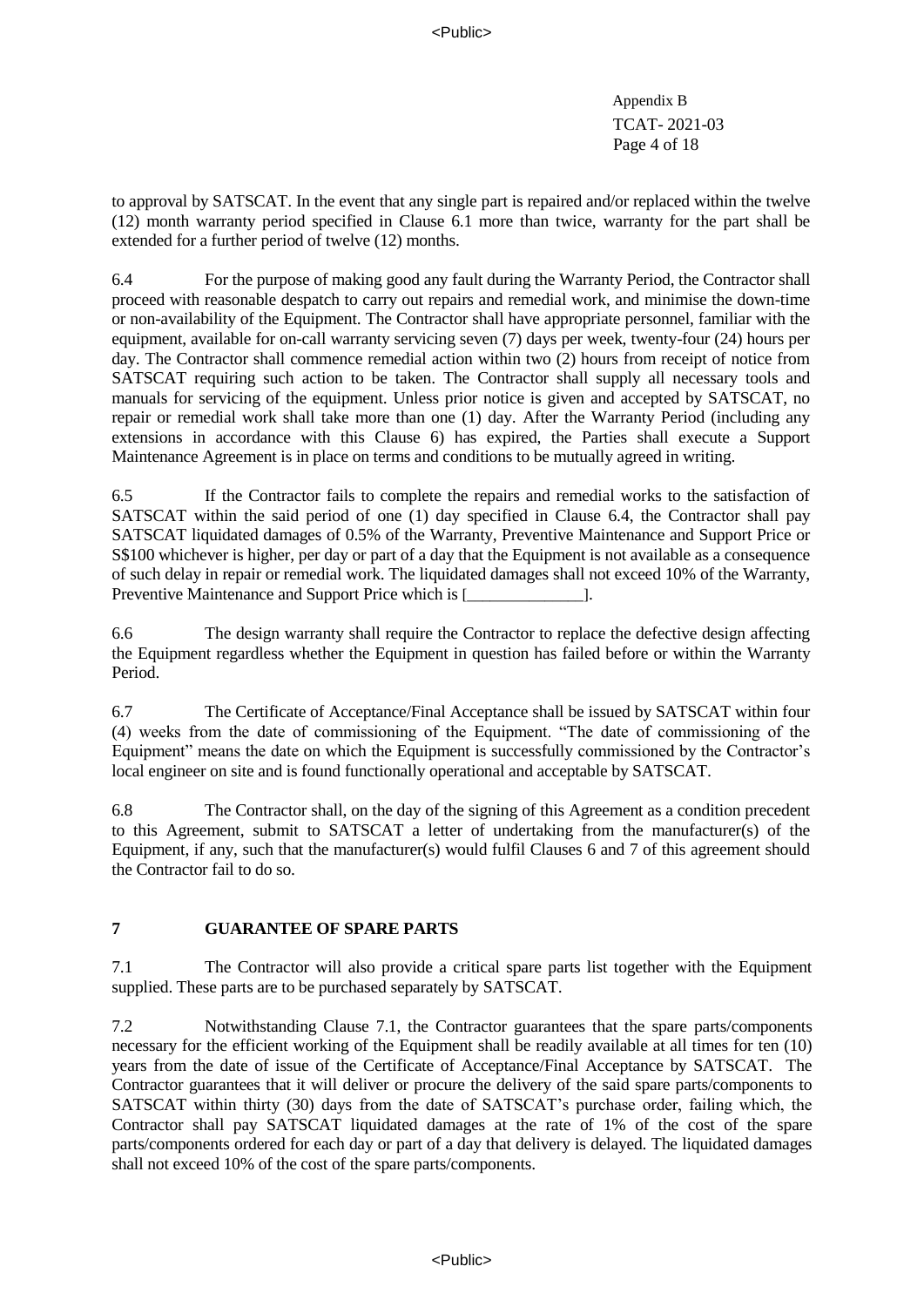Appendix B TCAT- 2021-03 Page 5 of 18

## **8 FAILURE OR DELAY TO COMPLETE THE SUPPLY, INSTALLATION AND COMMISSIONING OF THE EQUIPMENT**

8.1 The completion date specified in Clause 4 hereof shall be strictly adhered to. In the event of failure or delay by the Contractor to complete the supply, installation and commissioning of the Equipment within the date specified otherwise than in the circumstances provided for in Clause 8 hereof or any extension of time which SATSCAT at its sole discretion may grant in writing, the Contractor shall pay SATSCAT liquidated damages as follows:

- (a) If the Works are not completed at the agreed time for taking over, SATSCAT shall be entitled to liquidated damages from the date on which taking-over should have taken place as specified in Clause 4. The liquidated damages shall be payable at a rate of 0.1% of the Contract Price or  $S\$ 5,000 whichever is higher for each commenced day of delay. For the avoidance of doubt, the liquidated damages payable under this Agreement, save for Clauses 6 and 7, shall not exceed 10% of the Contract Price.
- (b) If only part of the Works is delayed, the Purchaser shall be entitled to liquidated damages from the date on which taking-over should have taken place as specified in Clause 4. The liquidated damages shall be payable at a rate of 0.1% of the Contract Price or S\$5,000 whichever is higher for each commenced day of delay. For the avoidance of doubt, the liquidated damages payable under this Agreement, save for Clauses 6 and 7, shall not exceed 10% of the Contract Price.

The liquidated damages shall become due upon issuance of SATSCAT's demand in writing to the Contractor.

8.2 In addition to its rights under Clause 8.1 and any other clause under this Agreement, if the delay is such that SATSCAT is entitled to maximum liquidated damages under Clause 8.1 and if the Works are still not ready for taking-over, SATSCAT may in writing demand completion of the Works within a final reasonable period which shall not be less than one week.

> (a) If the Contractor does not complete the Works within such final period and this is not due to any circumstance which is solely attributable to SATSCAT, then SATSCAT may by notice in writing to the Contractor terminate the Agreement in respect of such part of the Works as cannot in consequence of the Contractor's failure be used as intended by the parties. Furthermore, for the avoidance of any doubt, in the event this Agreement is terminated SATSCAT will be entitled to recover any payments made for any Works not done and shall be entitled to compensation for the loss it suffers as a result of the Contractor's delay. The total compensation shall not exceed 15% of the Contract Price.

8.3 For the avoidance of any doubt, the maximum liability the Contractor will be liable for will be 15% of the Contract Price plus any liquidated damages that may be payable under this Agreement.

8.4 If SATSCAT is unable to accept delivery of the Equipment at the time when the Equipment is due and ready for delivery, the Contractor shall store the Equipment, safeguard it and take all reasonable steps to prevent deterioration until the actual delivery, and SATSCAT shall pay the Contractor the reasonable cost (including insurance) of bailment.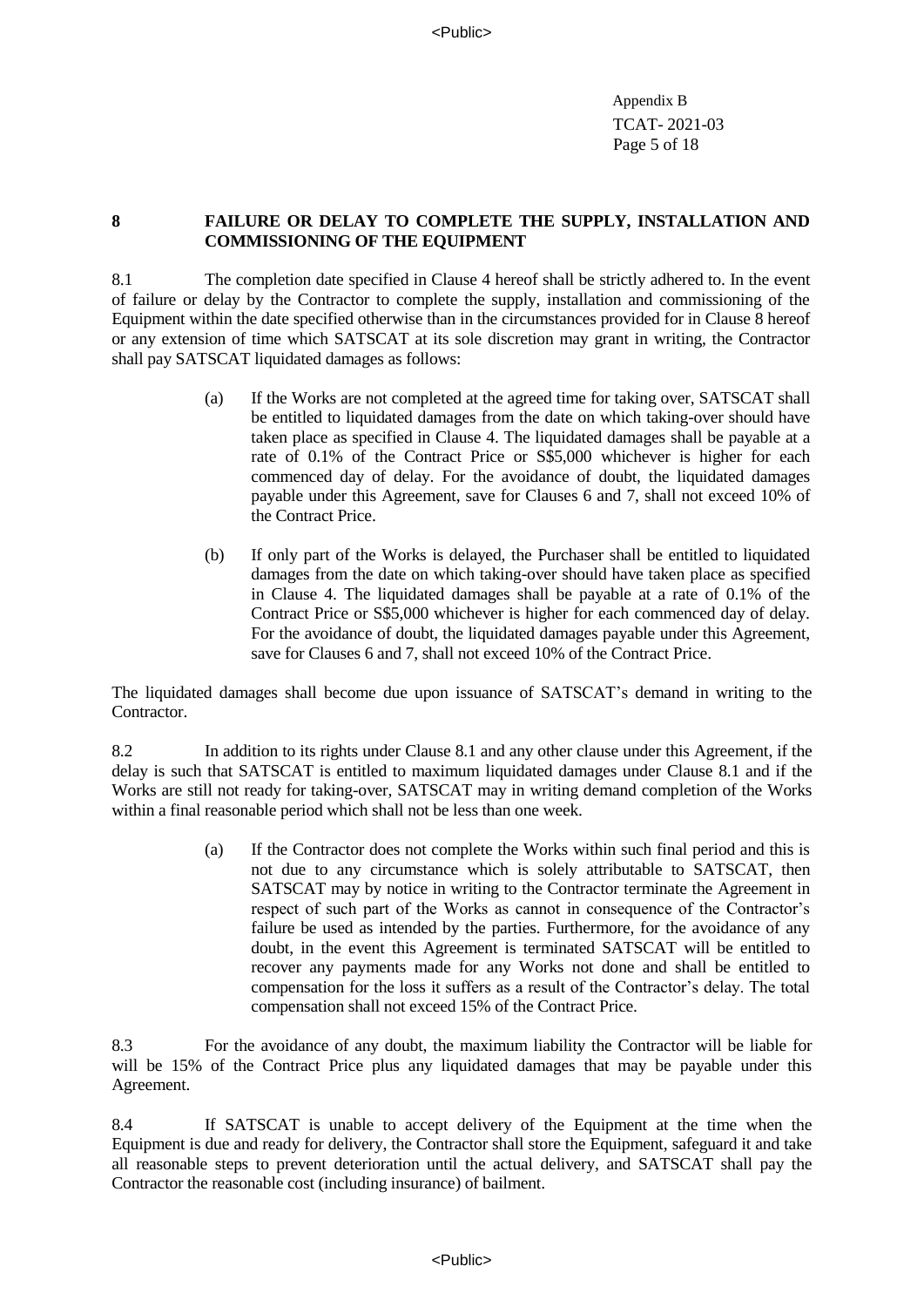Appendix B TCAT- 2021-03 Page 6 of 18

## **9 SUSPENSION OF OBLIGATIONS TO SUPPLY, INSTALL AND COMMISSION**

9.1 If there is any delay in the supply, delivery, installation and commissioning of the Equipment due to any of the following circumstances namely acts of God, arrests and restraints of princes, rulers or people, riots and civil commotions, strikes, lockouts or other disturbances, fire, war and other causes or perils beyond the Contractor's reasonable control, either party shall be entitled to suspend performance of his obligations under the Agreement. Either party may terminate this Agreement should the said *force majeure* not cease within three (3) months from the date it arises.

## **10 INSTALLATION AND TESTING OF THE EQUIPMENT**

10.1 The Contractor shall make arrangements to test the Equipment after installation and ensure that the Equipment is working smoothly.

10.2 If the Equipment fails to meet the necessary requirements specified by SATSCAT it shall be rectified, replaced or rebuilt at the expense of the Contractor until such time that all tests and performance requirements are met.

## **11 EQUIPMENT DAMAGED OR LOST IN TRANSIT**

11.1 The Contractor shall repair or replace without any cost to SATSCAT the Equipment damaged or lost in transit.

### **12 TRAINING**

12.1 The Contractor shall make available to SATSCAT its services for the training of SATSCAT staff in the recommended methods of operation, repair/overhaul of components and preventive maintenance of the Equipment. The full cost of the services shall be borne by the Contractor.

### **13 REMOVAL OF PROPERTY**

13.1 The Contractor will be responsible for ensuring that its employees, workers and agents do not, without prior express authorisation from SATSCAT, remove any items other than items belonging to the Contractor and the respective employees, workers and agents absolutely, from any premises belonging to or occupied by SATSCAT or any of its related or associated corporations.

### **14 EMPLOYMENT OF ILLEGAL WORKER/ WORKERS**

14.1 The Contractor will not employ any illegal foreign workers in the supply, delivery and commissioning of the Equipment for SATSCAT. If any illegal foreign worker is employed by the Contractor, SATSCAT may take such measures, including without limitation the termination of this Agreement, withholding of payments due to the Contractor, forfeiture of the Performance Bond or debarment of the Contractor from future tenders/quotations of SATSCAT or its related or associated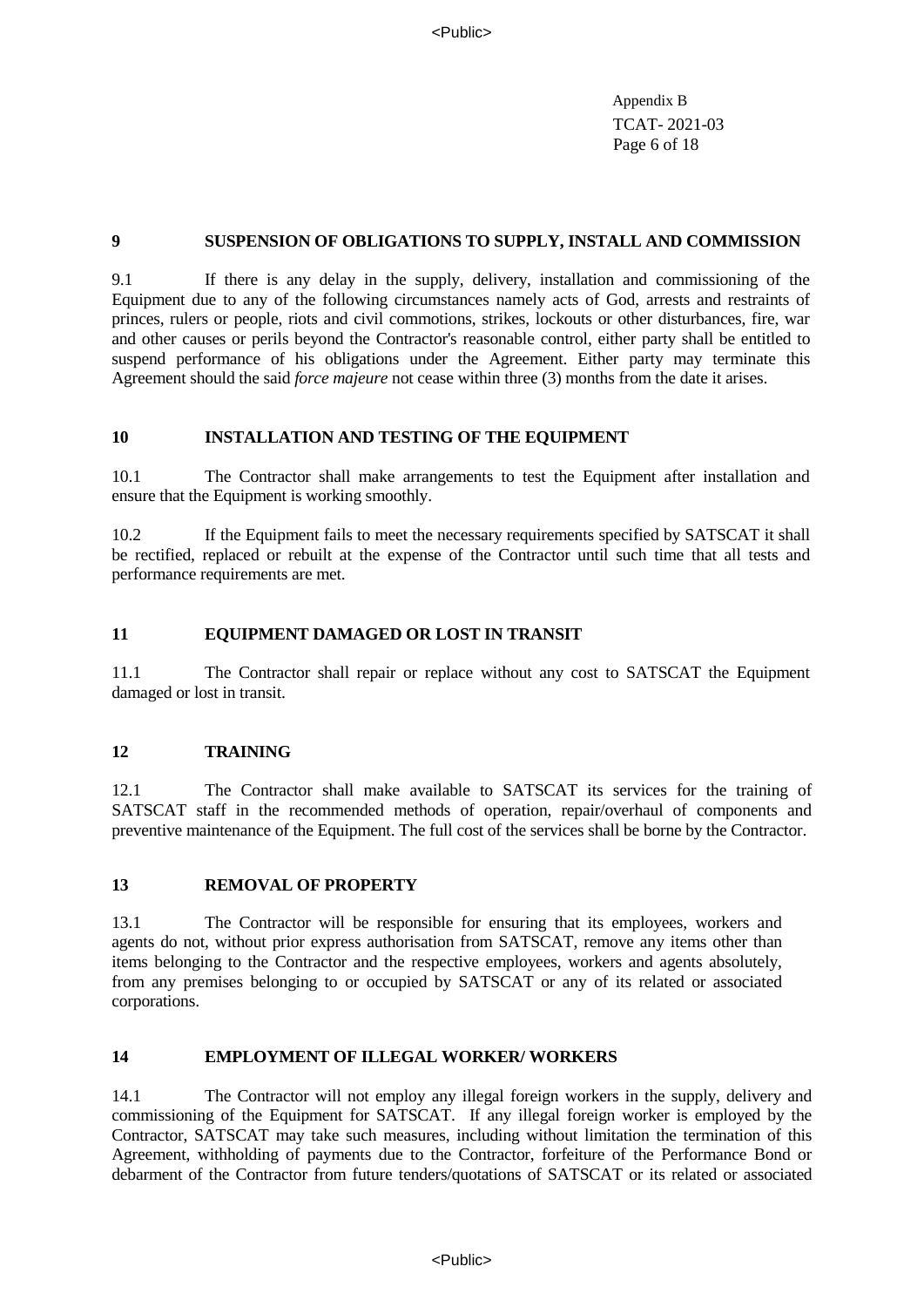Appendix B TCAT- 2021-03 Page 7 of 18

corporations, as SATSCAT may deem appropriate in the circumstances.

14.2 SATSCAT may conduct random on-site checks on the Contractor's employees and workers at the Contractor's premises to verify that the Contractor has complied with this Clause, and the Contractor will permit SATSCAT to enter its premises for this purpose and cooperate with and render all reasonable assistance to SATSCAT in connection with such verification. Notwithstanding the foregoing and any actual checks done by SATSCAT, the Contractor will continue to be fully liable to SATSCAT and its related or associated corporations for any lack of compliance with this Clause.

14.3 The Contractor will, before the commencement of this Agreement, provide SATSCAT with a list of the names and particulars (including address, nationality, passport number and work permit number) of all the workers and employees of the Contractor who will be engaged in the performance of this Agreement, including without limitation in connection with the delivery of the Equipment to SATSCAT in accordance with this Agreement. The Contractor will submit an updated and duly-certified information sheet on its workers (such information to be given to SATSCAT in whatever means or form as required by SATSCAT), including a copy of each of the following items, to SATSCAT weekly for its inspection and record:

- (a) Personal particulars (including name, address, nationality, passport number and work permit number) of its workers in the execution of any part of the works performed for SATSCAT;
- (b) The work permits of new workers;
- (c) The passports, entry permits or re-entry permits of these workers showing that they have lawfully entered and remained in Singapore;
- (d) Personal particulars (including name, identity card, passport and/or foreign identification numbers, and nationality) of all its workers currently or previously (as appropriate) employed by the Contractor to execute works on the premises of SATSCAT and
	- (i) are no longer in the Contractor's employ;
	- (ii) are no longer working on the premises of SATSCAT;
	- (iii) have tendered their resignation to the Contractor or whose employment has been terminated by the Contractor; or
	- (iv) have been absent without official leave from the Contractor.
- (e) Full personal particulars of all its workers who have or had been issued with airport passes, or any other identification passes (particulars to include the airport and other identification pass numbers and expiry dates of such passes), and an update on the return of such passes to the issuing authorities.

14.4 The Contractor shall submit health declaration forms (as prescribed by SATSCAT in its absolute discretion) for each of its workers on a regular basis or as often as shall be determined by SATSCAT.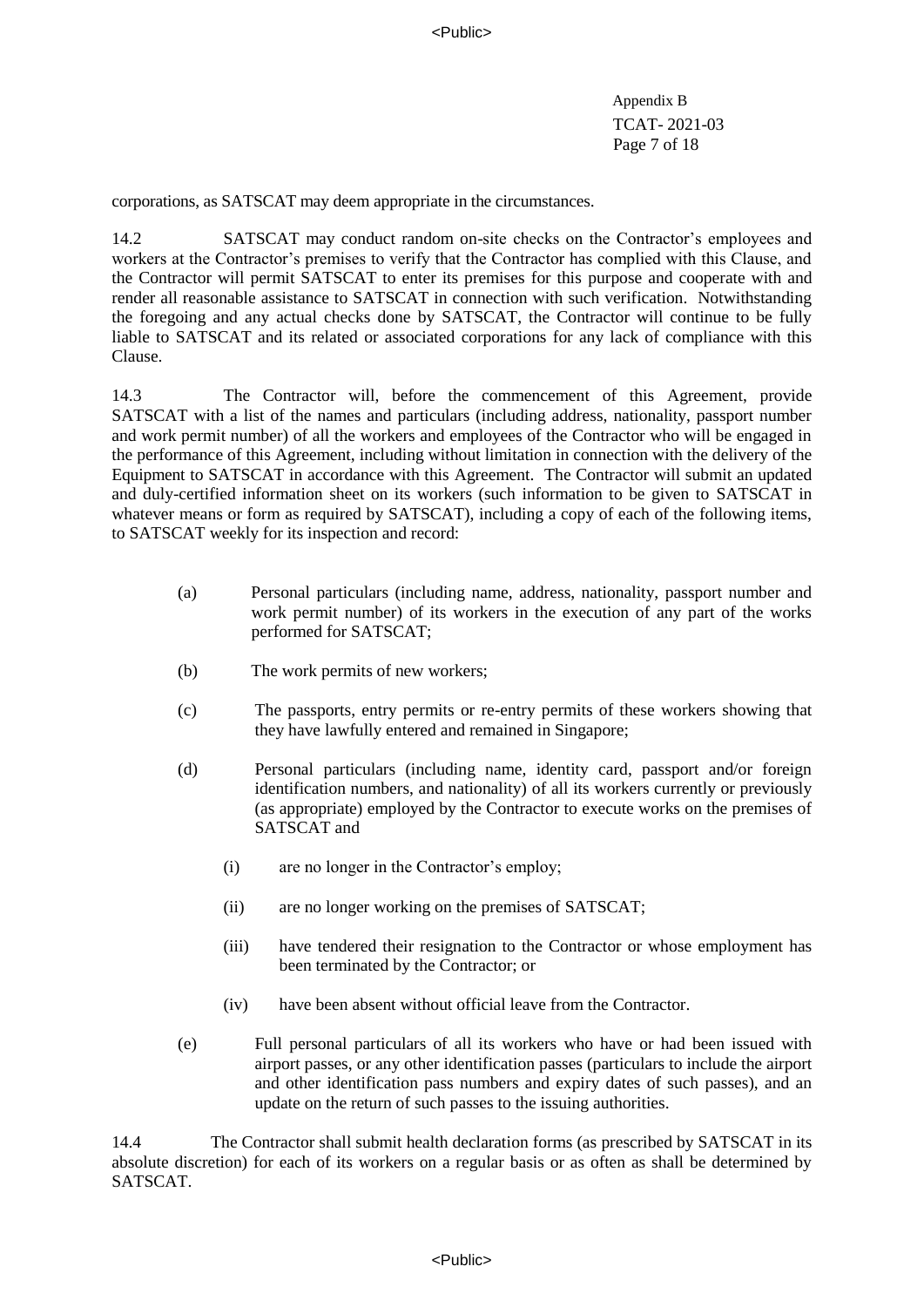Appendix B TCAT- 2021-03 Page 8 of 18

## **15 INTELLECTUAL PROPERTY RIGHTS**

15.1 All Intellectual Property Rights contained or comprised in the Equipment, any related documentation and all other materials acquired, created or developed by the Contractor for SATSCAT for the purposes of this Agreement ("Subject IP Materials"), shall, unless otherwise expressly agreed between the Parties, be deemed to be irrevocably transferred, assigned to and/or vested in SATSCAT on a perpetual, irrevocable and unconditional basis, on and from the date of creation of the same without further charge.

15.2 If required by SATSCAT, the Contractor shall do all such things and sign all such documents necessary to vest all such Intellectual Property Rights in the Subject IP Materials assigned or otherwise transferred or granted to SATSCAT under this Agreement. For the avoidance of doubt, unless otherwise expressly agreed, the Contractor shall have no right to sub-license, assign or transfer such Intellectual Property Rights to any third party.

15.3 Where the Contractor does not so create or own such Intellectual Property Rights in the Subject IP Materials, the Contractor shall obtain and maintain at all times for SATSCAT all necessary licenses (on a worldwide, irrevocable, fully paid-up, royalty-free, transferable and in perpetuity basis) of such Intellectual Property Rights to enable SATSCAT to use, operate, publicly perform and otherwise dispose of the Equipment without further costs to SATSCAT.

15.4 The Contractor represents, warrants and undertakes to SATSCAT, as a continuing warranty, that it has the right to grant the rights to SATSCAT as set out in this Agreement and that, to the best of the knowledge of the Contractor, its performance of this Agreement shall not breach or otherwise infringe the Intellectual Property Rights of any other parties.

15.5 The Contractor shall indemnify and hold harmless SATSCAT and its Affiliates against any damages, liability, losses, expenses, or claims (including legal costs) arising from or in respect of any breach by the Contractor of Clause 15.4, where there is a claim or action by any third party for infringement of the Intellectual Property Rights in connection with the Subject IP Materials (an "Intellectual Property Infringement"). SATSCAT shall use reasonable commercial efforts to inform the Contractor of any Intellectual Property Infringement upon becoming aware of the same. In addition to the above and without prejudice to the above and any other rights in contract or at law:-

- (a) if required by SATSCAT, the Contractor shall procure the right to continue with the use of the part or part thereof which is the subject of the Intellectual Property Infringement;
- (b) if required by SATSCAT, the Contractor shall replace or modify the Equipment or Subject IP Materials or part thereof which is the subject of the Intellectual Property Infringement so that it is no longer infringing but will function in an equivalent manner; and/or
- (c) SATSCAT shall be entitled to reject the entire Equipment or Subject IP Materials and terminate this Agreement. Thereupon, the Contractor shall refund to SATSCAT all amounts paid under the Agreement;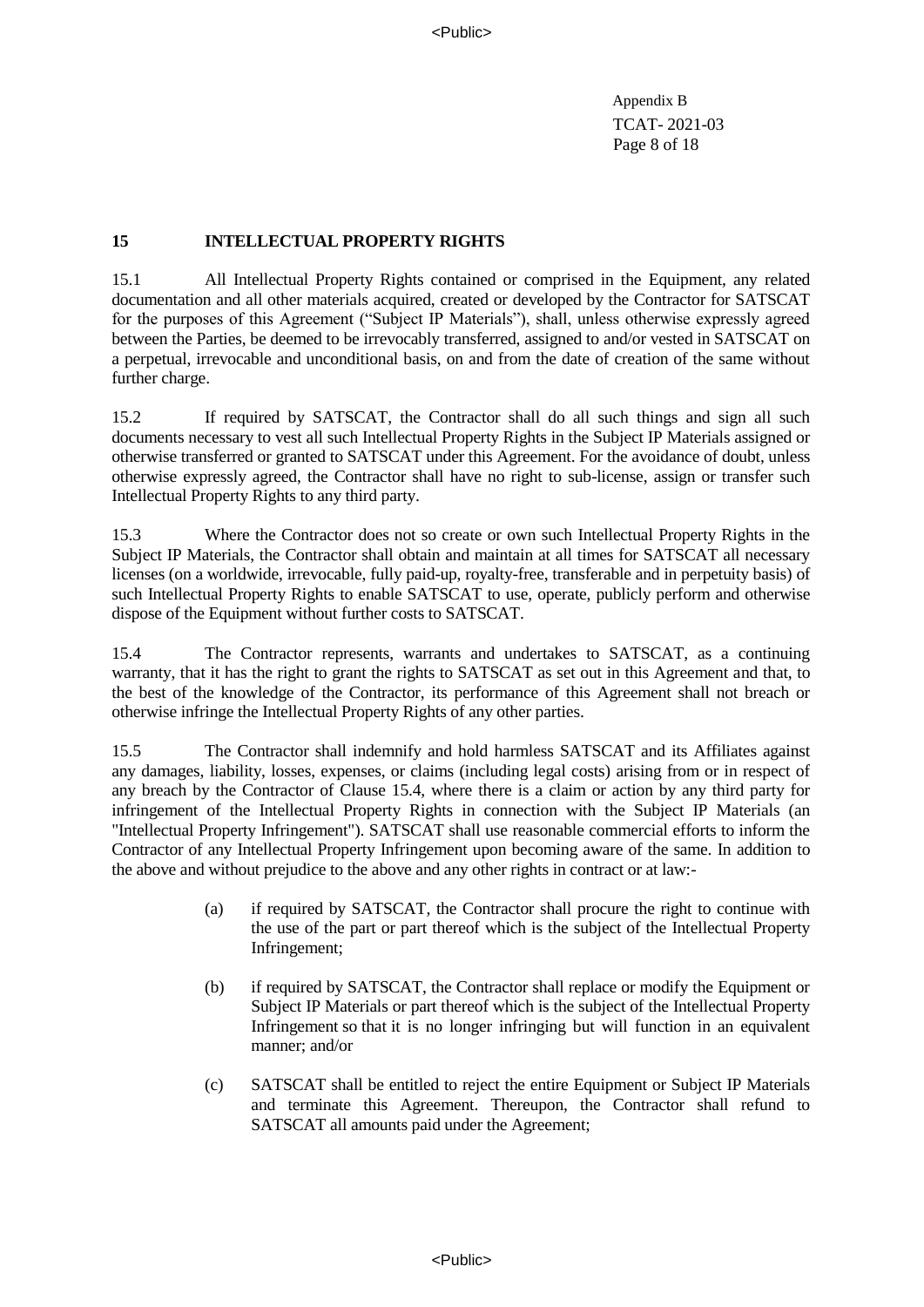Appendix B TCAT- 2021-03 Page 9 of 18

For the avoidance of doubt, SATSCAT shall be entitled to exercise its rights under this Clause regardless of the extent or materiality of the Intellectual Property Infringement. Such rights of termination shall be without prejudice to SATS' other rights and remedies under this Agreement.

15.6 For the purpose of this Agreement, "Intellectual Property Rights" includes in Singapore and throughout the world and for the duration of the rights (a) any patents, utility models, copyrights, registered or unregistered trademarks or service marks, trade names, brand names, layout-design rights, registered designs and commercial names and designations; (b) any invention, discovery, trade secret, know-how, or confidential, business, scientific, technical or product information; (c) any other rights resulting from intellectual activity in the commercial, industrial, scientific, literary and artistic fields and whether dealing with manufactured products or services; and (d) any letters patent, deed of grant, certificate or document of title for anything referred to in paragraphs (a), (b) or (c) of this definition.

15.7 For the avoidance of doubt, the aggregate liability cap set out in Clause 8 shall not apply to any Intellectual Property Infringement claims.

### **16 INSURANCE AND INDEMNITY**

16.1 The Contractor shall insure the Equipment from the time the Equipment leaves the factory until the Certificate of Acceptance/Final Acceptance is issued by SATSCAT.

16.2 The Contractor shall also insure against any damage, loss, death or injury which may occur to any person or property whatsoever in carrying out or omitting to carry out its duties under this Agreement and shall **INDEMNIFY** and **keep SATSCAT and its related and associated companies INDEMNIFIED** in respect of all claims, costs and other expenses arising out of such damage, loss, death or injury.

16.3 The Contractor **INDEMNIFIES SATSCAT and its related or associated companies** in full from and against all actions, proceedings, liability, loss, damage, costs and expenses whatsoever (including without limitation legal costs and expenses on a full indemnity basis, and any fines, penalties, levies and charges), that may be brought against any of them or that any of them may suffer or incur, as a direct or indirect result of:-

- (a) the Contractor's breach of or non-compliance with any of the provisions of this Agreement; or
- (b) any unauthorised removal of items as referred to in Clause 13; or
- (c) any infringement of the trademarks or any other intellectual property rights whatsoever of any person, by any of them, resulting from the supply, delivery, installation or commissioning of the Equipment under this Agreement for their own use or onward supply to other persons; or
- (d) the Contractor's employment or hire of illegal foreign workers in breach of Clause 14; or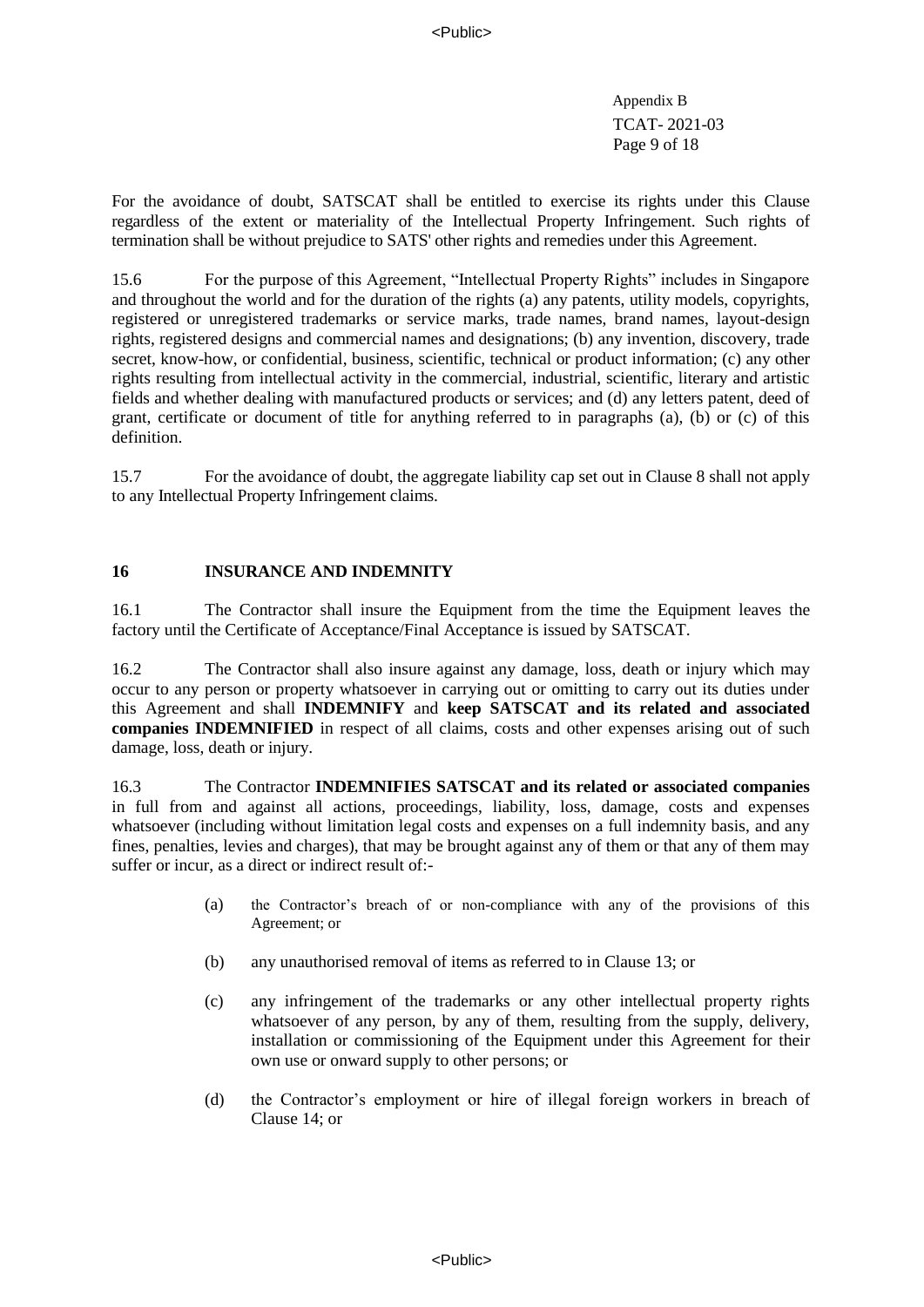Appendix B TCAT- 2021-03 Page 10 of 18

(e) otherwise arising in any way out of SATSCAT's entry into this Agreement with the Contractor, or the supply, delivery, installation or commissioning of the Equipment from the Contractor under the terms of this agreement.

### **17 PERFORMANCE BOND**

17.1 A performance bond in the sum of five percent (5%) of the Contract Price either by a crossed cheque or a banker's guarantee (in the form prescribed by SATSCAT and issued by a reputable bank acceptable to SATSCAT) shall be given to SATSCAT free of interest by the Contractor (the "Performance Bond"). The date of expiry shall be twelve (12) months after the date of commencement of the Warranty Period as specified in the Certificate of Acceptance of the Equipment. SATSCAT shall be entitled to deduct from the Performance Bond such amount(s) required (the exact amount(s) to be determined by SATSCAT) to make good any breach of this Agreement by the Contractor, or to compensate for any loss or damage caused to SATSCAT by the Contractor, or amounts owed to SATSCAT by the Contractor under this Agreement. The Contractor must furnish the Performance Bond to SATSCAT on or before the commencement of the term of this Agreement, failing which SATSCAT will, without further notice, set off and deduct against any payment(s) due to the Contractor, such amounts sufficient to comprise the Performance Bond, and shall hold the same as the Performance Bond in cash pursuant to this clause.

#### **18 TERMINATION**

18.1 In addition to Clause 8, SATSCAT may terminate all or any part of this Agreement by giving the Contractor twenty-four (24) hours prior written notice if the Contractor:-

> (a) takes or has taken or instituted against any action or proceeding, whether voluntary or compulsory, having for its object the winding up of the Contractor other than a voluntary winding up by members for the purposes of reconstruction or amalgamation, or if a meeting of the Contractor's creditors be called, or if a receiver or official manager be appointed in respect of all or any part of the Contractor's property, business or undertaking, or if a distress or execution be threatened or levied on or against all or any part of the Contractor's property or if the Contractor enters into a composition or other arrangement with its creditors.

18.2 If taking-over is prevented by SATSCAT's default and this is not due to any such circumstance as mentioned in Clause 9.1, the Contractor may by notice in writing require SATSCAT to remedy his default within a final reasonable period which shall not be less than one week.

18.3 If, for any reason which is not attributable to the Contractor, SATSCAT fails to remedy his default within such period, the Contractor may by notice in writing terminate the Agreement in whole or in part. The Contractor shall then be entitled to compensation for the loss it suffers by reason of SATSCAT's default. The compensation shall not exceed that part of the Contract Price which is attributable to that part of the Works in respect of which the Contract is terminated.

#### **19 GIFTS INDUCEMENTS AND REWARDS**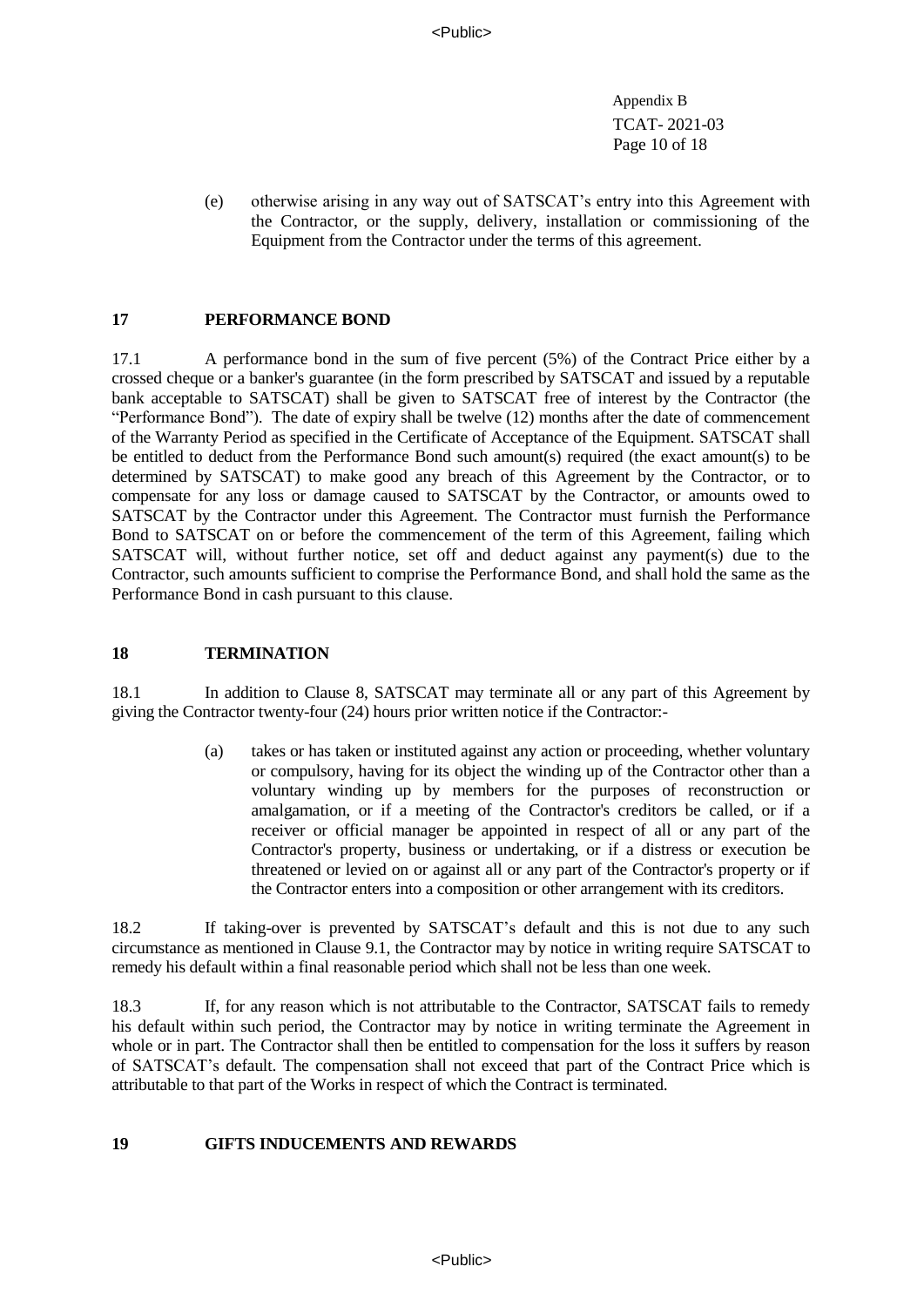Appendix B TCAT- 2021-03 Page 11 of 18

19.1 SATSCAT may terminate this Agreement forthwith and recover from the Contractor the amount of any loss resulting from such termination if the Contractor offers, gives or agrees to give, or has offered, given or agreed to give to any person any gift or consideration of any kind as an inducement or reward for doing or forbearing to do or for having done or forborne to do any action in relation to the obtaining or execution of the agreement with SATSCAT or for showing or forbearing to show favour to any person in relation to any contract with SATSCAT or if the like acts shall have been done by any person employed by the Contractor or acting on its behalf (whether with or without the knowledge of the Contractor) or if in relation to any contract with SATSCAT, the Contractor or any person employed by it or acting on their behalf commits any offence under the Penal Code or the Prevention of Corruption Act (Chapters 224 and 241 respectively of the 1985 Edition) or abets or attempts to commit such an offence or gives any fee or reward the receipt of which is an offence under the Penal Code or the Prevention of Corruption Act.

#### **20 REPRESENTATIONS AND WARRANTIES**

- 20.1 The Contractor undertakes, represents and warrants that:
	- (a) this Agreement is enforceable against the Contractor in accordance with its terms and conditions and that all corporate and governmental approvals, consents, licenses and permits required for the Contractor to validly enter into and perform its obligations under this Agreement have been obtained and will continue in force for the duration of the Agreement;
	- (b) the execution and delivery of, and performance by it of its obligations under this Agreement will not result in a breach of, or constitute a default under, any agreement or licence to which it is a party or by which it is bound and which is material in the context of the transactions contemplated by this Agreement;
	- (c) the Contractor possesses and shall continue to possess at all times during the duration of this Agreement all expertise, resources, knowledge and skills required for the due and proper performance of its obligations;
	- (d) each of the Contractor's personnel is competent, properly qualified and possesses the relevant experience;
	- (e) all services provided under this Agreement shall at all times be performed to the satisfaction of SATSCAT, and shall be free from any defect, deficiency or flaw or any other failure or fault;
	- (f) the Contractor, the Contractor's personnel and any other person responsible for providing and performing the contractor's obligations under this Agreement will at all times duly comply with all laws, regulations and directives applicable to it, and shall ensure that the services are provided and performed in a manner which does not infringe any applicable law or regulation;
	- (g) the Contractor possesses all necessary and applicable licences, permits and adequate insurance coverage as required by SATSCAT, and will obtain the same at no cost to SATSCAT;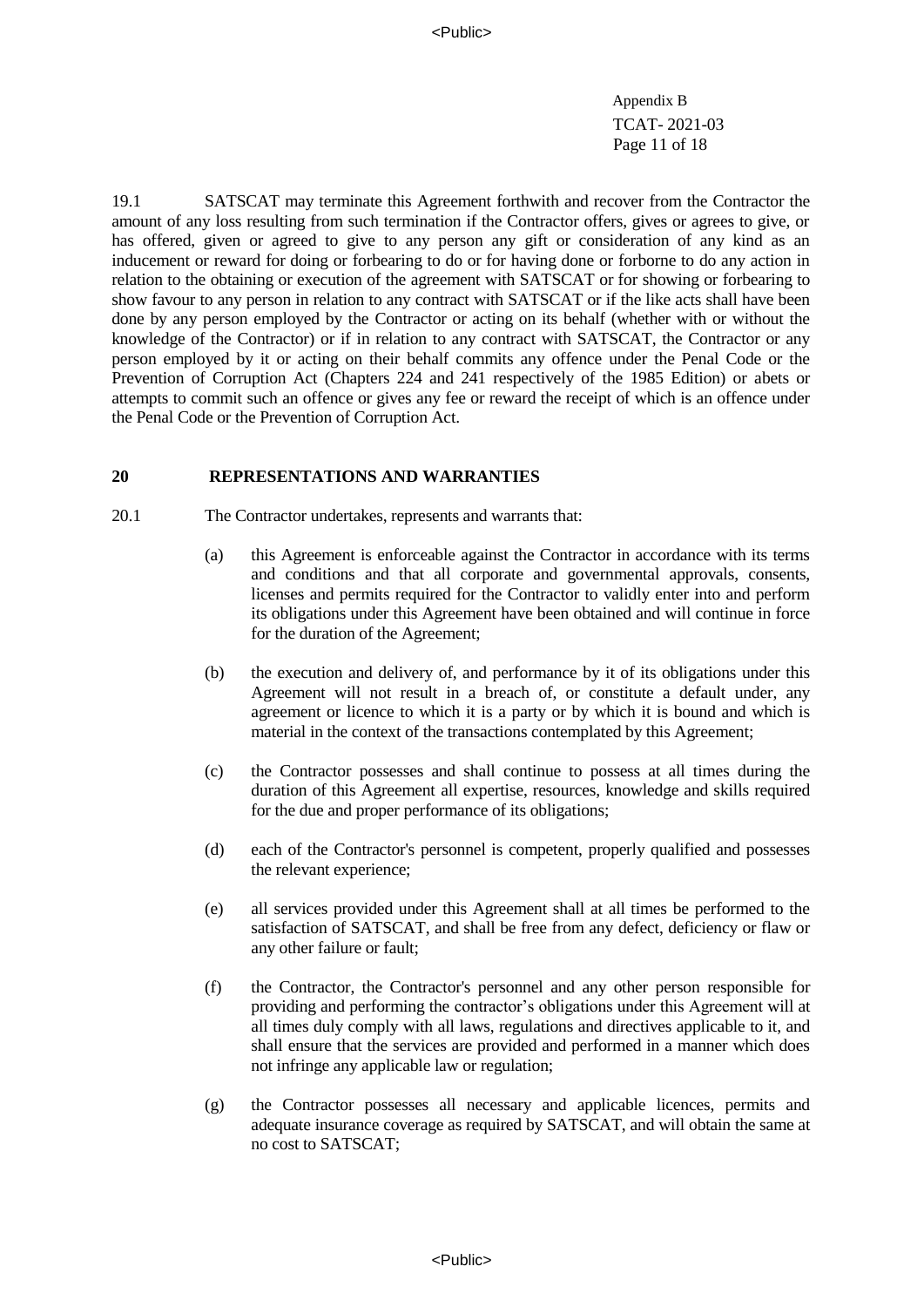Appendix B TCAT- 2021-03 Page 12 of 18

- (h) the Contractor shall conform in every respect with such safety and security rules and regulations as SATSCAT may prescribe in connection with entering onto or remaining at SATSCAT's premises;
- (i) the Contractor shall obtain and maintain at all times for SATSCAT all necessary licences of intellectual property rights so as to enable SATSCAT to use and operate any third party proprietary matter required under this Agreement, without infringing any third party rights; and
- (j) the Contractor has good title to and rights in all deliverables, if any, without encumbrances and has the right to transfer the same to SATSCAT.

20.2 The undertakings, representations and warranties in this Clause 20 shall be separate and independent and shall not be limited by reference to any other sub-clause or by anything in this Agreement.

# **21 GOVERNING LAW**

21.1 This Agreement shall be construed and governed by the law of the Republic of Singapore. The Parties agree to submit to the non-exclusive jurisdiction of the courts of Singapore. A person who is not a party to this Agreement shall have no right under the Contracts (Rights of Third Parties) Act (Cap. 53B) to enforce any term of this Agreement.

# **22 HEADINGS**

22.1 The headings to the clauses of this Agreement are for ease of reference only, and shall not be taken into account in the interpretation or construction of this Agreement or any of its provisions.

# **23 NOTICES**

23.1 All notices permitted or required to be given hereunder shall be in writing and either delivered in person or sent by certified registered mail, postage prepaid, or facsimile, to the address of the relevant party as set out in page 1 or the facsimile number of the relevant party as set out below, or such other address or facsimile number as notified by the relevant party to the other from time to time.

SATSCAT : [\_\_\_\_\_\_\_\_\_]

The Contractor: [**will** 

# **24 AIRPORT PASS**

24.1 The Contractor will bear the cost relating to applications for airport passes and other identification passes to be issued to its workers employed in performing its duties in pursuance of this Agreement and shall ensure the return of the passes to the issuing authorities for workers who are no longer under their employment or who cease to work on the premises of SATSCAT. The Contractor shall return all the airport passes of its workers at the termination or expiry of this Agreement unless it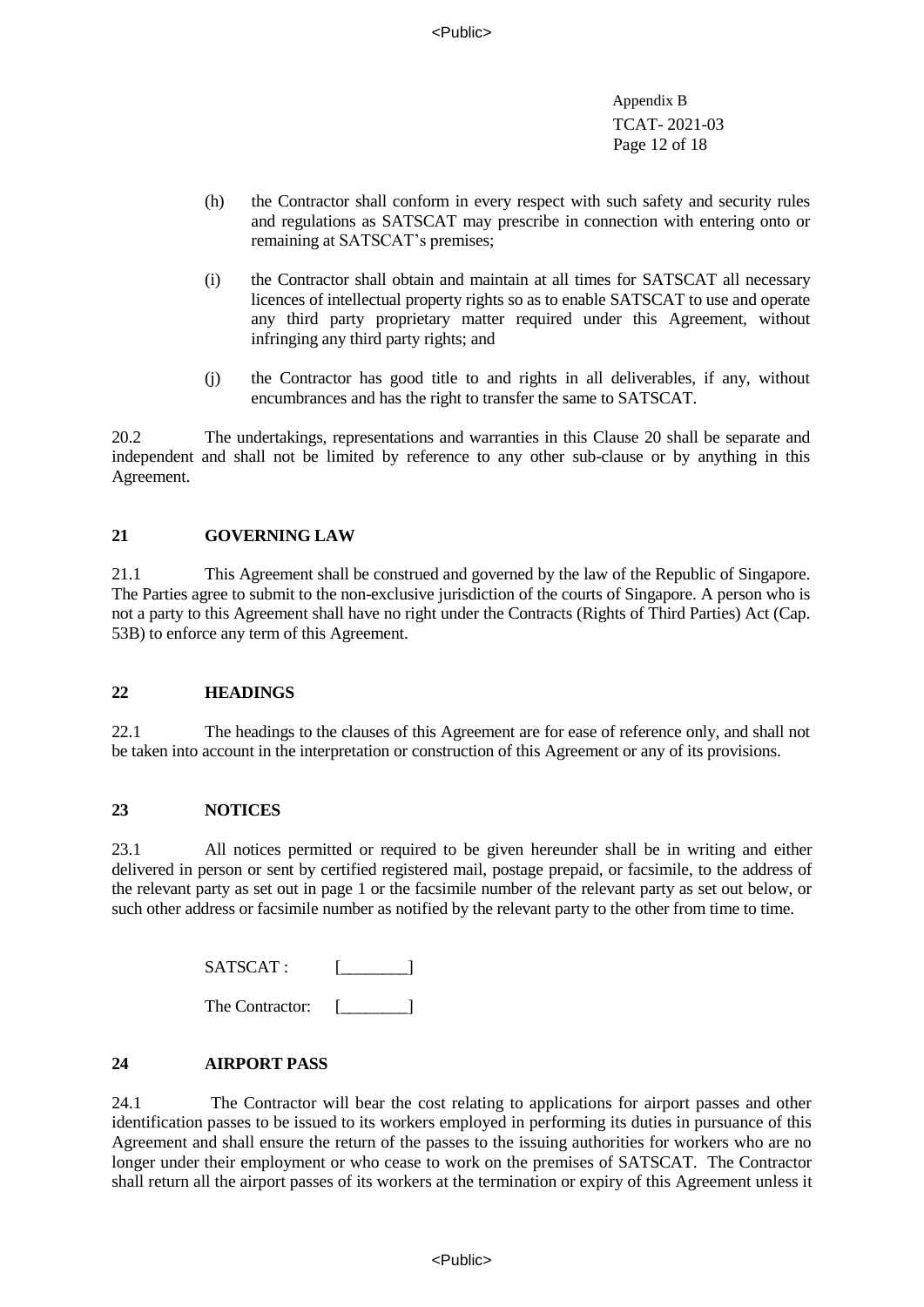Appendix B TCAT- 2021-03 Page 13 of 18

is extended in accordance with the provisions herein. Proof of return of the airport passes shall be furnished by the Contractor. For each failure of the Contractor to return airport passes and other identification passes immediately to the issuing authorities for workers who are no longer under their employment or who cease to work on the premises of SATSCAT, the Contractor will pay SATSCAT liquidated damages of S\$200, the sum of which the Contractor acknowledges and agrees represents a genuine pre-estimate of the loss that SATSCAT would suffer as a result of the Contractor's breach of this Clause.

## **25 COMPLIANCE WITH LAWS AND REGULATIONS**

25.1 The Contractor shall at all times comply with its obligations under the Workplace Safety and Health Act and all other governing laws that are in force during the duration of this Agreement.

## **26 CONFIDENTIALITY**

26.1 The Contractor acknowledges that all information relating to SATSACAT and/or its operations are confidential and belong to SATSCAT. The Contractor shall maintain and cause to be maintained the confidentiality of all such information, and shall not without the prior written consent of SATSCAT, copy or use or disclose any such information whether during or after the expiry or termination of this Agreement to any person save and to the extent that such use or disclosure is necessary:

- (a) for the discharge of the Contractor's obligations under this Agreement; or
- (b) for financial reporting purposes of the Contractor; or
- (c) to comply with statutory or regulatory requirements (including the requirements of any stock exchange) in Singapore; or
- (d) in the prosecution or defence of any legal action in any court of law or pursuant to any order of court.

26.2 Notwithstanding the above, the Contractor shall not disclose any of the confidential information referred to above in this Clause to any of the Contractor's personnel unless and until the Contractor has placed such Contractor's personnel under undertakings of confidentiality and containing similar conditions provided in Clause 26.1, and the Contractor in any event undertakes full responsibility for the maintenance and preservation of the confidentiality of any confidential information disclosed by the Contractor to personnel and the due compliance by such personnel of the conditions of such undertakings to the same extent as if they were undertaken by the Contractor.

26.3 Clause 26.1 shall not apply to any confidential information which at the time it is disclosed, made available or otherwise provided by SATSCAT, is in the public domain, and shall cease to apply to any information which subsequently becomes publicly available otherwise than as a consequence of any breach of Clause 26.1.

26.4 Notwithstanding the termination or expiry of this Agreement for whatever reason, the obligations and restrictions in this Clause 26 shall survive the termination or expiry of this Agreement for a period of three (3) years from the termination or expiry of this Agreement.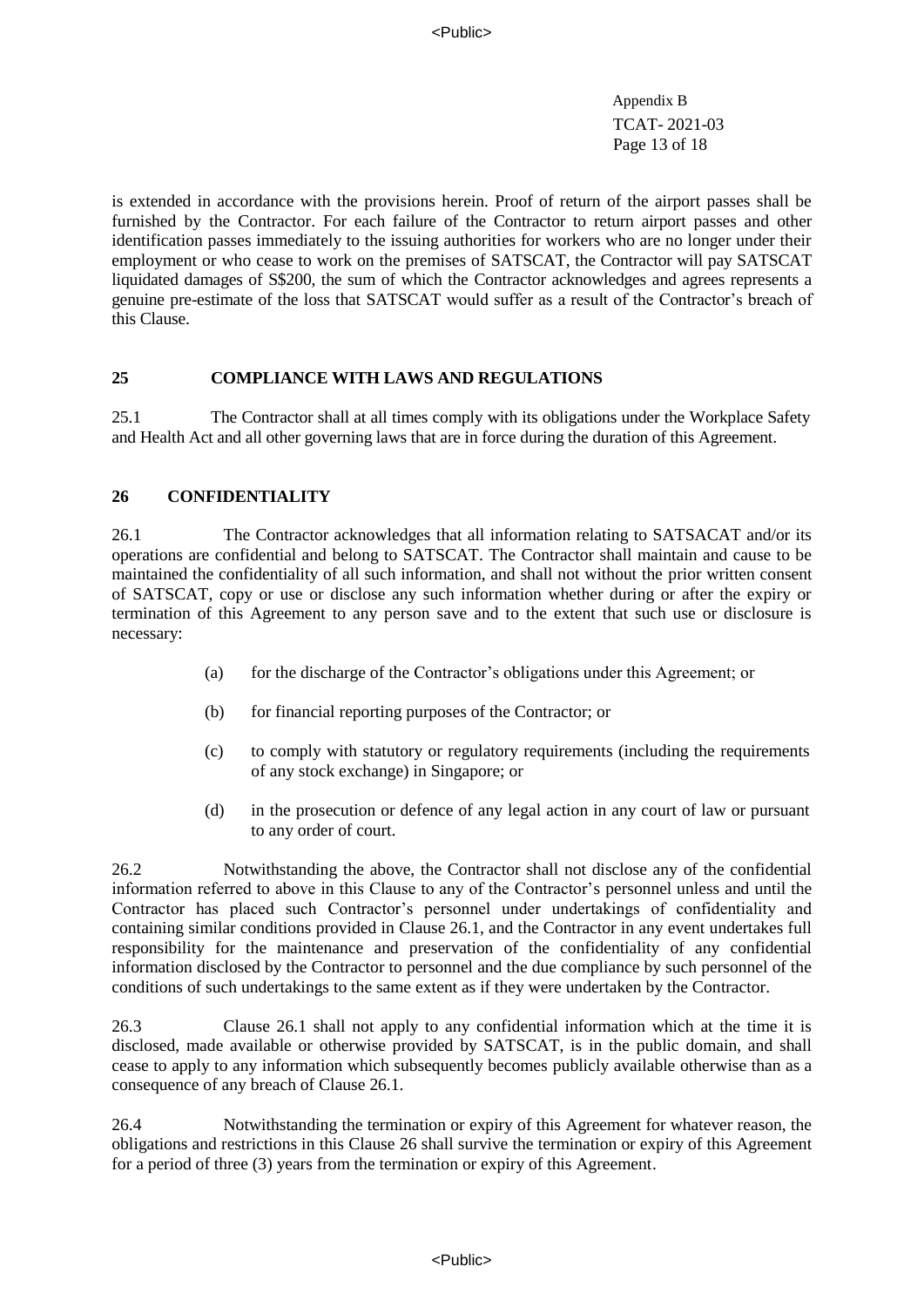Appendix B TCAT- 2021-03 Page 14 of 18

## **27 GENERAL**

27.1 No failure or delay by any Party in exercising any right or remedy provided by law under or pursuant to this Agreement shall impair such right or remedy or operate or be construed as a waiver or variation of it or preclude its exercise at any subsequent time and no single or partial exercise of any such right or remedy shall preclude any other or further exercise of it or the exercise of any other right or remedy. The rights and remedies of any Party under or pursuant to this Agreement are cumulative, may be exercised as often as such Party considers appropriate and are in addition to its rights and remedies under general law.

27.2 This Agreement constitutes the entire agreement and understanding between the Parties and supersedes all prior oral or written communications, representations or agreements in relation to the subject matter of this Agreement.

27.3 If any provision of this Agreement is held to be invalid or unenforceable, then such provision shall (so far as it is invalid or unenforceable) be given no effect and shall be deemed not to be included in this Agreement but without invalidating any of the remaining provisions of this Agreement which shall remain in full force and effect. The Parties hereby agree to attempt to substitute for any invalid or unenforceable provision a valid enforceable provision which achieves to the greatest extent possible the economic legal and commercial objectives of the invalid or unenforceable provision.

27.4 No variation of this Agreement (or of any of the documents referred to in this Agreement) shall be valid unless it is in writing and signed by or on behalf of each of the Parties. The expression "**variation**" shall include any amendment, supplement, deletion or replacement however effected.

27.5 Unless expressly agreed, no variation shall constitute a general waiver of any provisions of this Agreement, nor shall it affect any rights, obligations or liabilities under or pursuant to this Agreement which have already accrued up to the date of variation, and the rights and obligations of the Parties under or pursuant to this Agreement shall remain in full force and effect, except and only to the extent that they are so varied.

27.6 This Agreement may be executed by the Parties in any number of counterparts, each of which is an original but all of which together constitute one and the same instrument.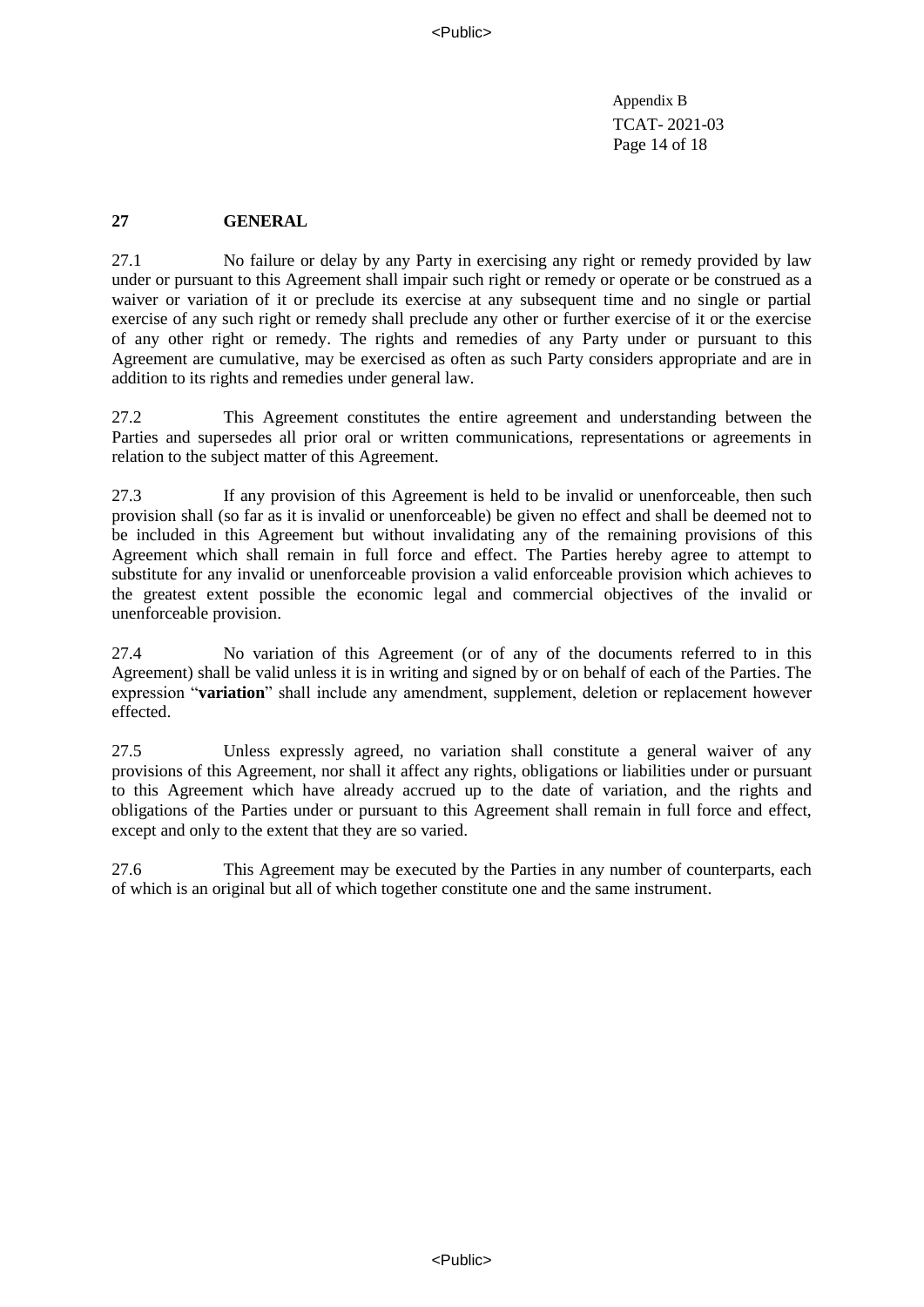Appendix B TCAT- 2021-03 Page 15 of 18

**IN WITNESS WHEREOF** the parties hereto have hereunto set their hands on the day and the year first abovewritten.

| <b>SIGNED BY:</b>            |        |  |                             |  |
|------------------------------|--------|--|-----------------------------|--|
|                              | (Name) |  |                             |  |
| for and on behalf of:        |        |  |                             |  |
| <b>SATS CATERING PTE LTD</b> |        |  | (Signature & Company Stamp) |  |
|                              |        |  |                             |  |
| in the presence of:          | (Name) |  | (Signature of Witness)      |  |
| <b>SIGNED BY:</b>            |        |  |                             |  |
| for and on behalf of         | (Name) |  |                             |  |
|                              |        |  |                             |  |
|                              |        |  | (Signature & Company Stamp) |  |
| in the presence of:          |        |  |                             |  |
|                              | (Name) |  | (Signature of Witness)      |  |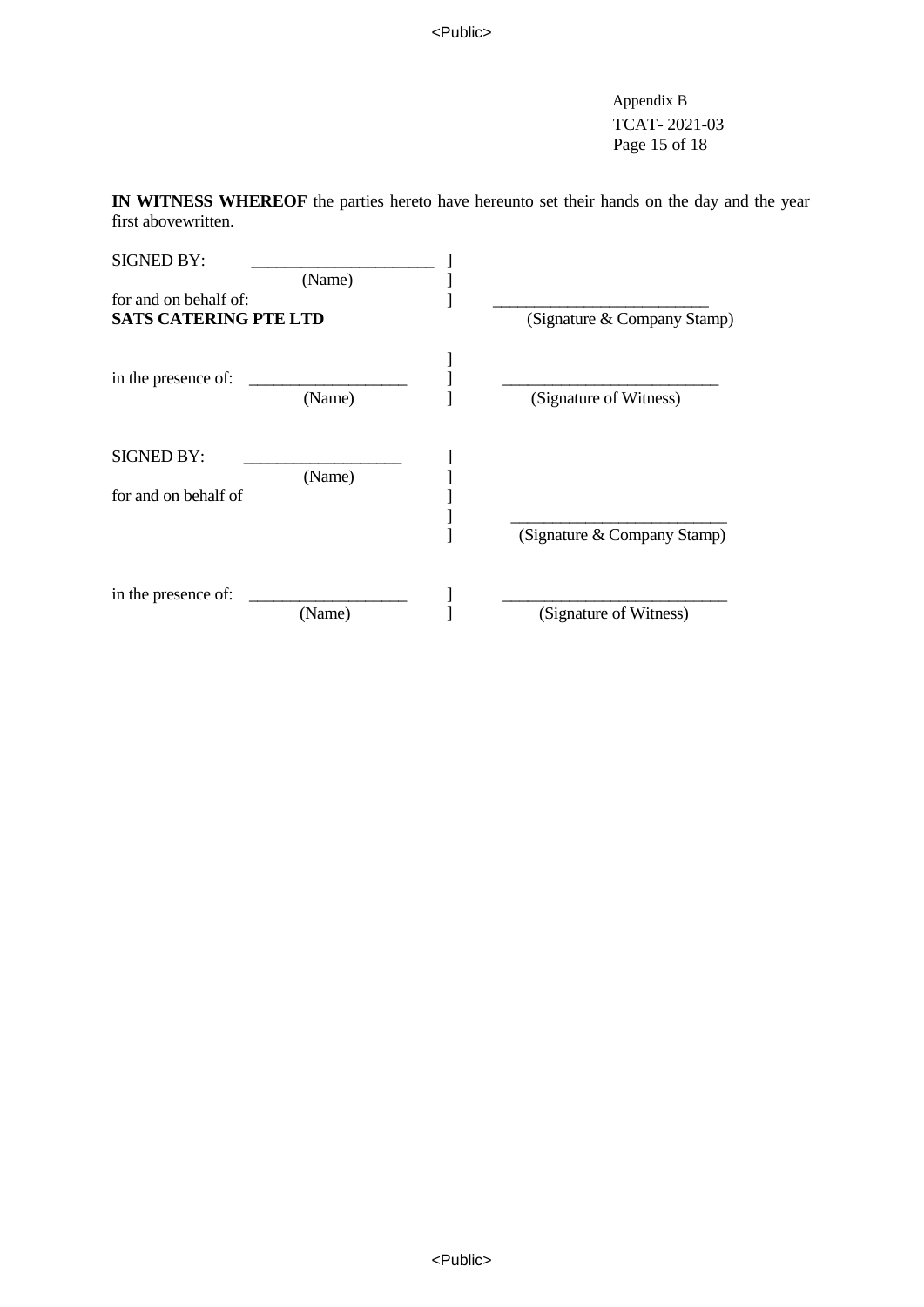<Public>

 Appendix B TCAT- 2021-03 Page 16 of 18

SCHEDULE 1 Scope of Work & Technical Specifications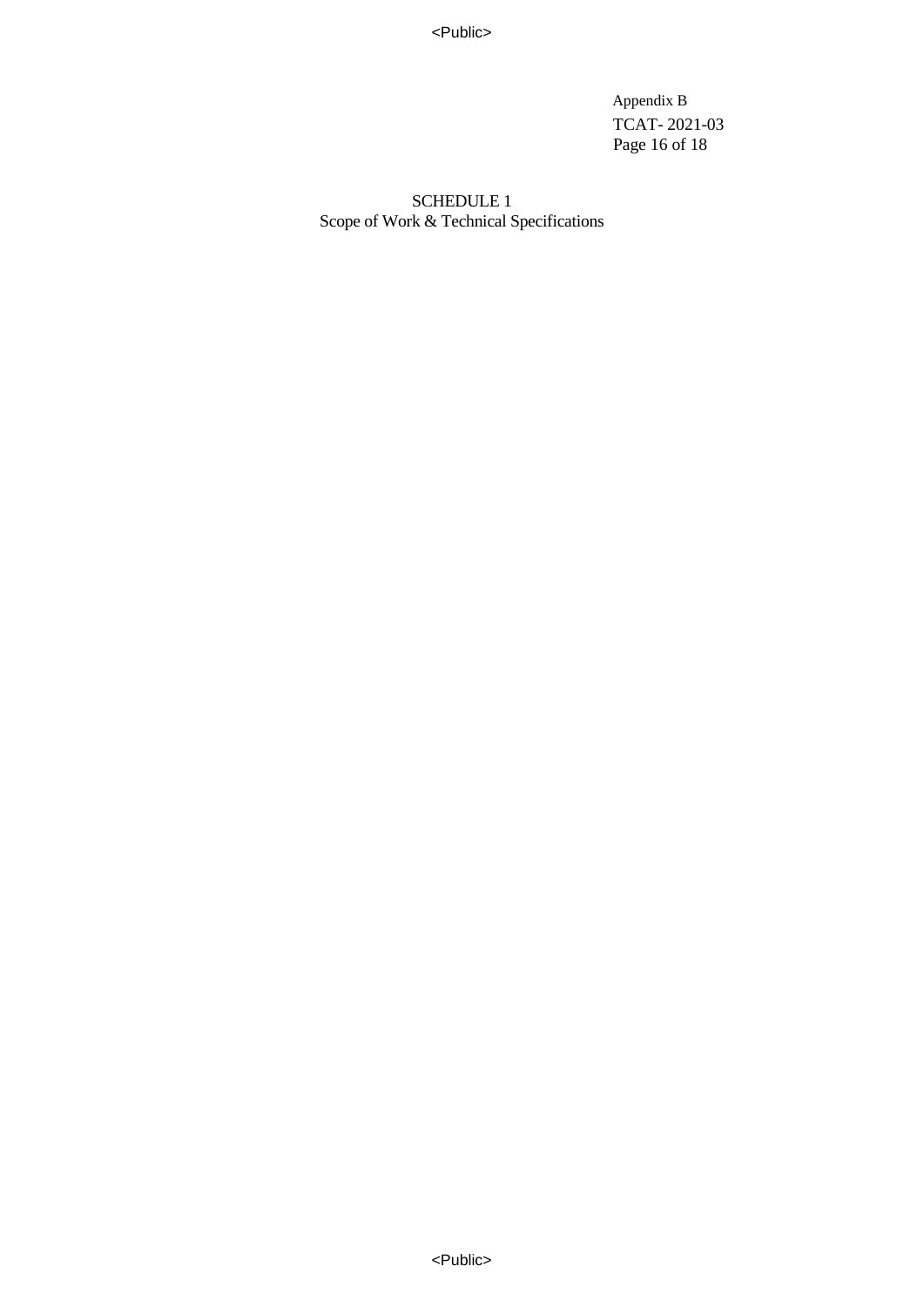<Public>

 Appendix B TCAT- 2021-03 Page 17 of 18

SCHEDULE 2 Pricing